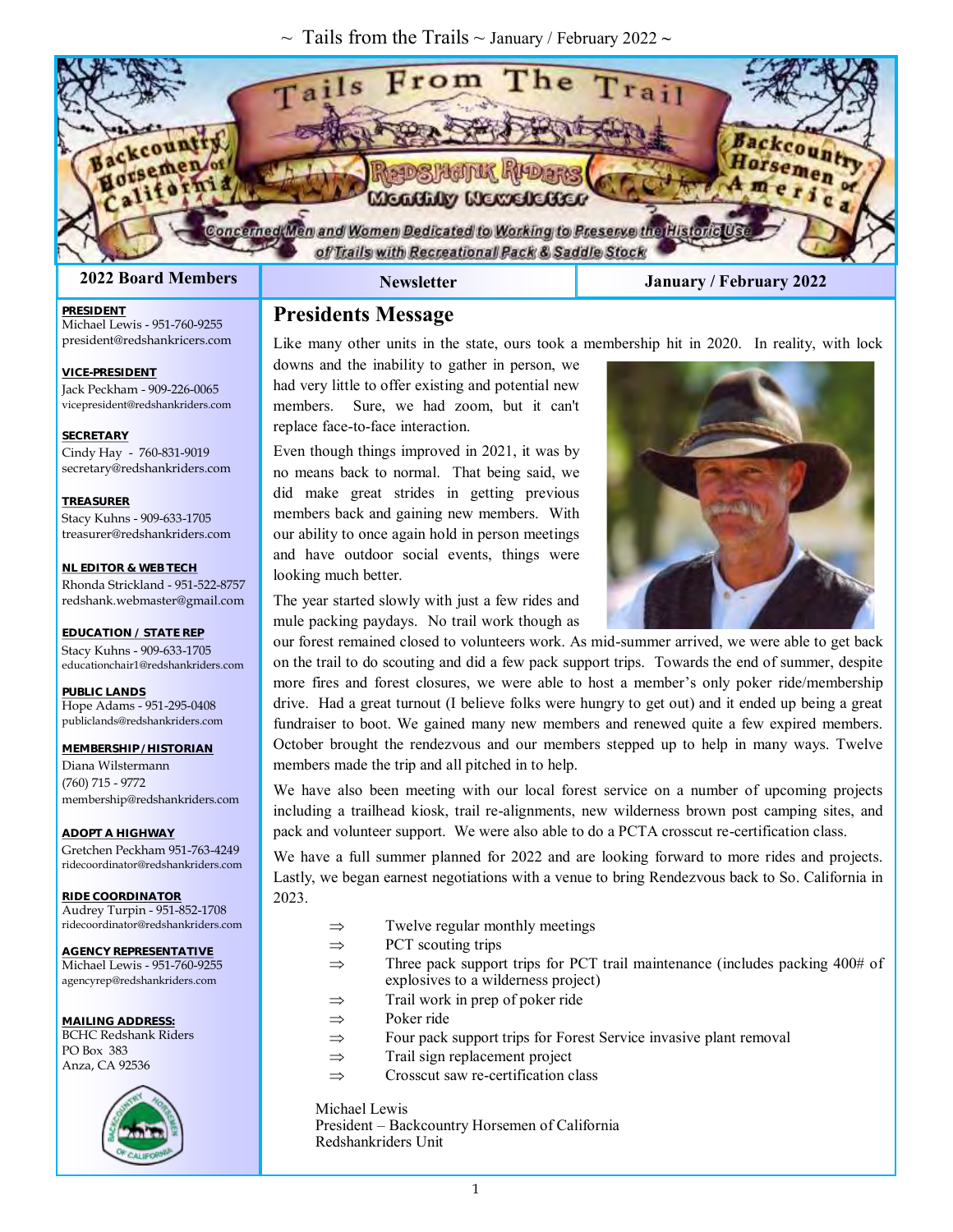#### **REDSHANK RIDERS GENERAL MEETING MINUTES**  February 10, 2022 Next Month: March 10, 2022

6:56 pm – 9:19 pm Calamity Ranch

**Members present**: Hope Adams, Greg Bruce, Brenda Cowan, Art Inserra, Stacy Kuhns, Mike Lewis, Pebbles Lewis, Gail McCreight, Jack Peckham, Gretchen Peckham, Allison Renck, Maia Turner, Audrey Turpin, Shirley Willits, Diane Wilstermann, Jackie Gana and Cindy Hay (Secretary) **Guests**:

**President opened the meeting at 6:50pm**. President Mike welcomed everyone to the meeting and Taco night potluck!

#### **Reports:**

#### **Secretary's report**: Cindy Hay

- Minutes were sent to members by email prior to the meeting. Cindy summarized the minutes.
- Motion to accept by Pebbles Lewis, seconded by Audrey Turpin. Approved unanimously.
- Treasures Report: Stacy Kuhns
- Beginning balance: \$6118.36
- Ending balance: \$6118.36
- Membership Report: Diana Wilstermann
- Membership total: 59
- Persons: 82
- Family: 19
- Individual: 32
- Associates: 5
- Patron: 0
- Benefactor: 2
- Mt Whitney: 1 (Thank you Allison Renck)

\*Some people aren't getting emails. Diana will be working with Rhonda to coordinate membership email lists. Members are reminded to check their spam files.

- **Adopt a Highway Report**: Gretchen Peckham Nothing planned
- **Public Lands Report**: Hope Adams E-bikes per Troy This is still an unresolved issue in Tahoe. Tahoe wants to do what it wants to do. The comment period is extended to mid-February.
- **Education Report**: Stacy Kuhns
- Stacy thanked those that showed up to officers training. It was a good format, especially the "What can we do better" section.
- Bylaws
- $+$  1<sup>st</sup> reading was a Yes vote. 2<sup>nd</sup> reading will be in October.
- Subcommittee was a Yes vote. Have to determine how to use a Subcommittee.
- $\div$  Insurance ( later in meeting)
- Website for Leadership manual may be redone, because people can't manage it. Alyssa Alvarez is on the job!
- Intern (Forest Service) Mike
- BCHC sponsored the forest service Intern. Some have questioned how it benefits BCHC. One way is that we would have a like-minded person in the Forest Service to help include BCHC in decisions. What if they leave the state? They may return and work when a job is available. So, it's a good program.
- Looking for units to add money to increase the training program from 12 weeks to 16 weeks. This would include more leadership training.

Stacy Kuhns made a motion to help fund the 2022 intern for \$250.00. Motion was seconded by Jack Peckham. Some discussion ensued, including the salary is \$16,000, housing is included, application process, and planning for the future. Greg Bruce made a motion to amend – increase the funding to \$500.00 for the 2022 intern. Motion is seconded by Jack Peckham. No further discussion. Unanimously accepted.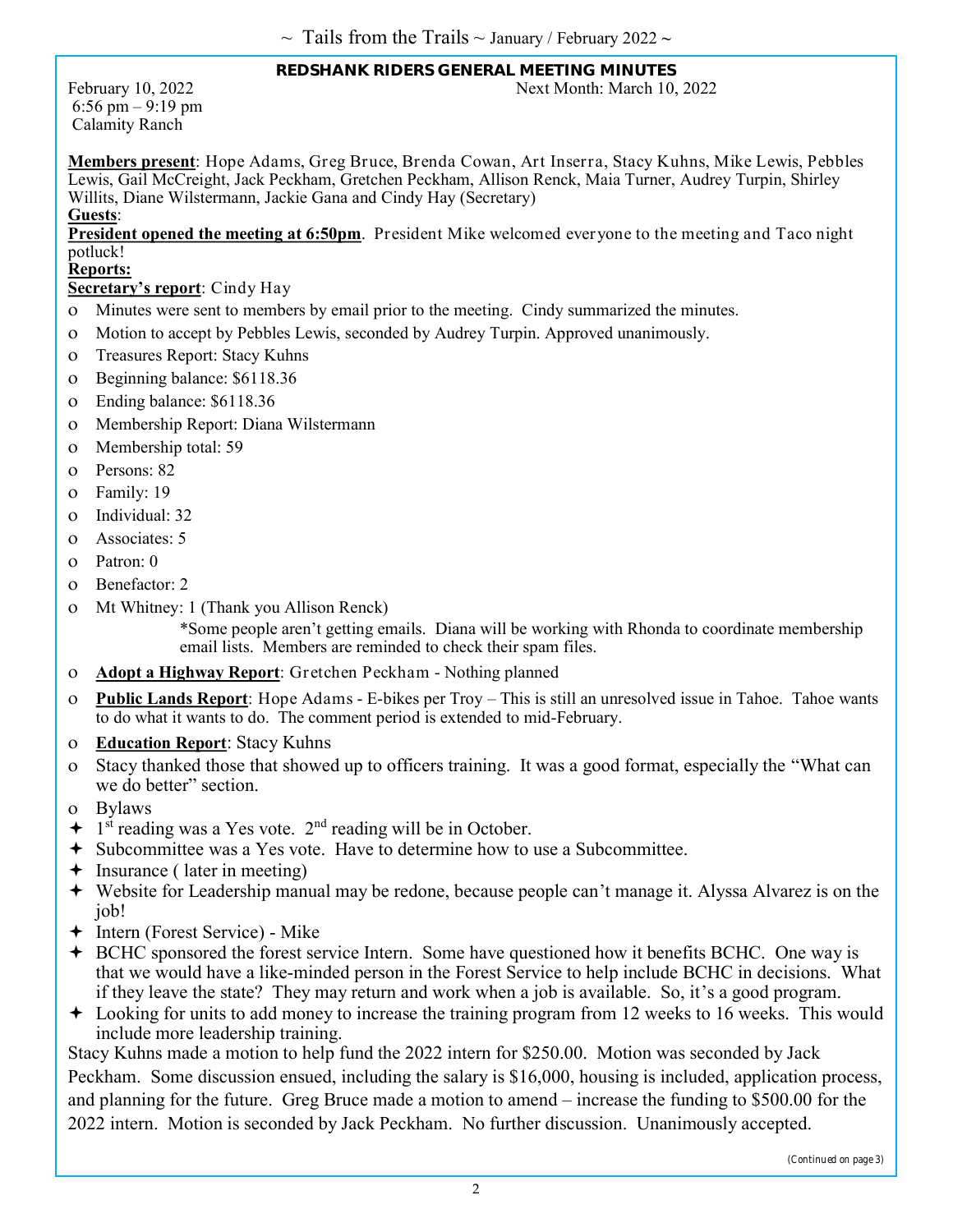$\sim$  Tails from the Trails  $\sim$  January / February 2022  $\sim$ 

*(Continued from page 2)*

**Insurance** – Mike



- The new policy was presented at the last meeting. The old policy didn't cover much, it was limited. The new policy covers nearly everything, no paperwork.
- We budget \$500 \$600.00 per year. The state pays for the first half (\$8000.00). Membership rebates will fund the remaining cost, but the club then won't get the rebate money.
- $\div$  This was a Yes vote.
- $\div$  Investing funds passed.
- We voted No, will see how it works out.
- BCHC LNT Zoom meeting next week. Tom and Stacy will do it. A summary will be available.
- $\div$  State meeting issue
- Mike is unable to ask questions. Only the director can ask questions during the meetings. Stacy, as the Education Director is able to ask questions. Stacy has multiple hats in our unit. She wants to and will step down as the unit director, so that someone else can represent our unit.
- Hope Adams made a motion that Mike Lewis will be our Unit Director. Stacy Kuhns seconded it. No one else was nominated. No discussion. Unanimously approved.
	- Ride Coordinator: Audrey Turpin

Trails discussed include Cahuilla, Beauty Mtn to name a few.

June 25 & 26 may be Sloan per Greg Bruce.

#### **Old Business**

A. Remember that live scan is a must if you work with youth.

- B. In-house committees:
- a. Trifold Brochure not started yet
- b. Kiosk the proposal created at the meeting must go to Andy, so that he can get a grant
- c. Trailer graphics design by Ann York, got quotes. May not be able to use it because of the screws in the trailer.
- d. No Rendezvous 2022

e. Newsletter – Some people aren't getting the newsletter. Mike stated that Rhonda moved. There was some lag time r/t getting the equipment set up in her home. She is asking for information/articles from us! Mike said he will use the unit report as his president's message.

f. Local newspaper – the meeting address is posted as the Little Red School house. We stopped meeting there r/t COVID. Stacy will contact the paper and supply the president's email as a contact to find out where the meetings will be held.

g. Maps – Greg suggested printing the maps yourself, from the Facebook files, and laminating them. The cost is too prohibitive for the RSR's to finance.

Anza Trail Town – Stacy asked about how our donation is being used. Allison stated that they are working with the county to make a topo map, and the Cahuilla Tribe is helping. The goal for the map completion is June.

#### **New Business** per Mike Lewis

A. Palm Canyon Project – Mike would like to have a work party on the  $26<sup>th</sup>$ . There is a need for Brushing on the trail. Will probably meet at the Pit Stop, then it's a 30 minute drive to the trailhead.

B. Joshua Tree Pack Support – Mike received a call from a ranger. They be needing, for our consideration:

a. Trail support out of Ryan. They will have a 5 man crew out for one month. Support will be one time per week to re-supply for food and water.

b. Support out of Black Rock with building supplies.

c. There is a volunteer service agreement with BLM, Palm Springs/S. Coast field Office (El Centro and up the coast). This includes Beauty Mountain.

d. Gamblers Choice Obstacle Challenge – Gretchen

Gretchen passed out handouts:

Obstacle ideas – 10 obstacles, timed with a point system.

Roles needed – committees to be formed. Mike volunteered for #3  $\&$  5

Discussion ensued regarding entrance fees, photographer, vendors, NO alcohol, obstacles and roles.

E. Rendezvous 2023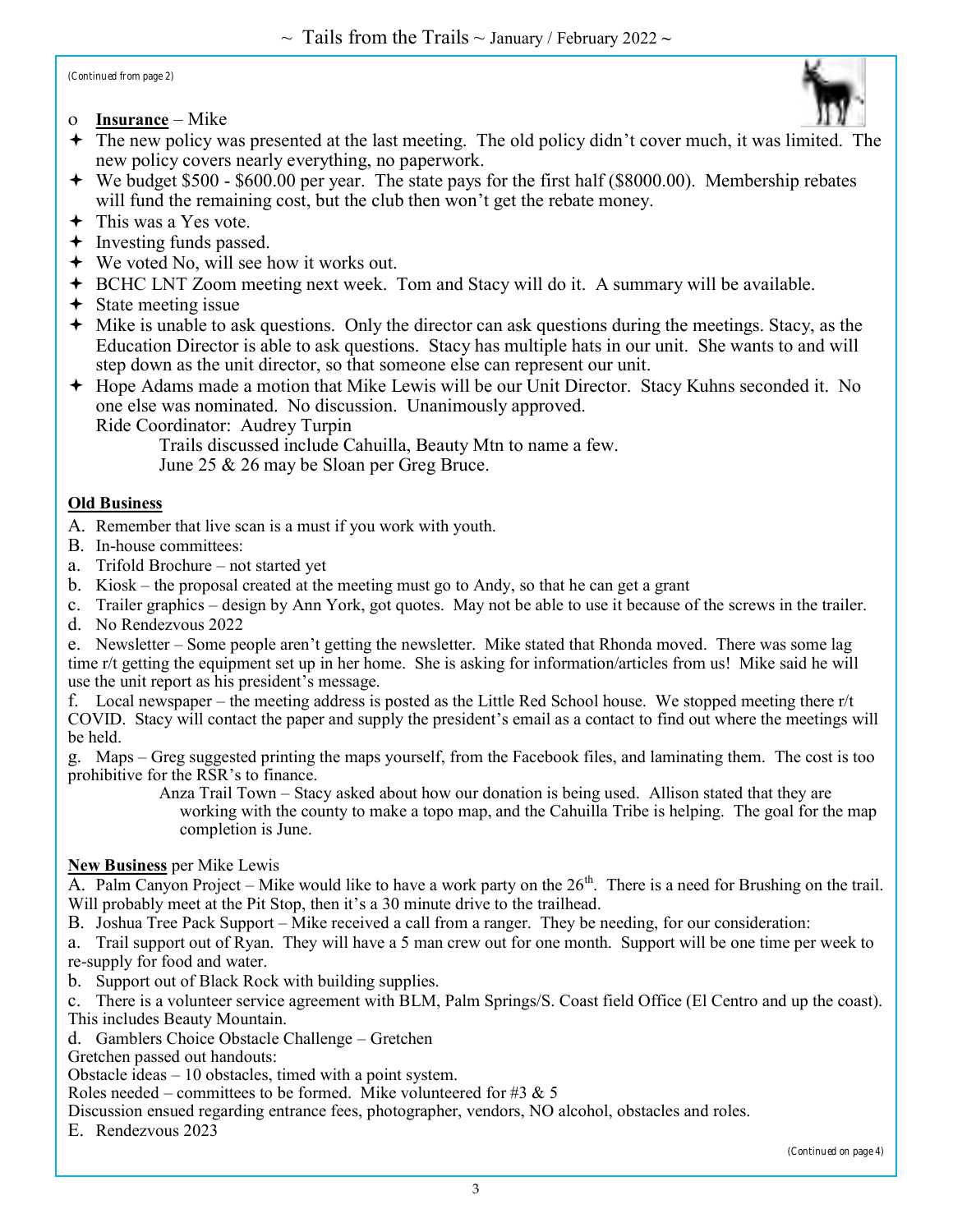$\sim$  Tails from the Trails  $\sim$  January / February 2022  $\sim$ 

*(Continued from page 3)*

a. March 24 – 26, 2023 @ CRC (contract is signed) (can arrive on the  $22<sup>nd</sup>$ ).

b. Planning meeting is March 23, 2022 at Stacy's house. Lasagna and Salad. 6pm. Sponsors and committees are needed. Integrity is providing \$2500.00

A letter and advertisement will be created to request sponsors.

You shop. Amazon gives.

22 units can help out.

BCHC lost 10% of its membership in the recent COVID years. It's not because people are moving. Maybe because of a lack of a reason to go. Our unit is ok, and growing.

*Motion To Close The Meeting At 9:19pm By Alison Renck and seconded By Stacy Kuhns.*



make a purchase. Amazon shoppers can sign up at smile.amazon.com and the AmazonSmile Foundation will donate 0.5 percent of the purchase price from your eligible purchases to BCHC. There is no cost to you! Sign up and designate BCHC as your charity of choice. Then anytime you wish to make a purchase, shop at smile.amazon.com and know you're making a difference for BCHC. It's that easy!

4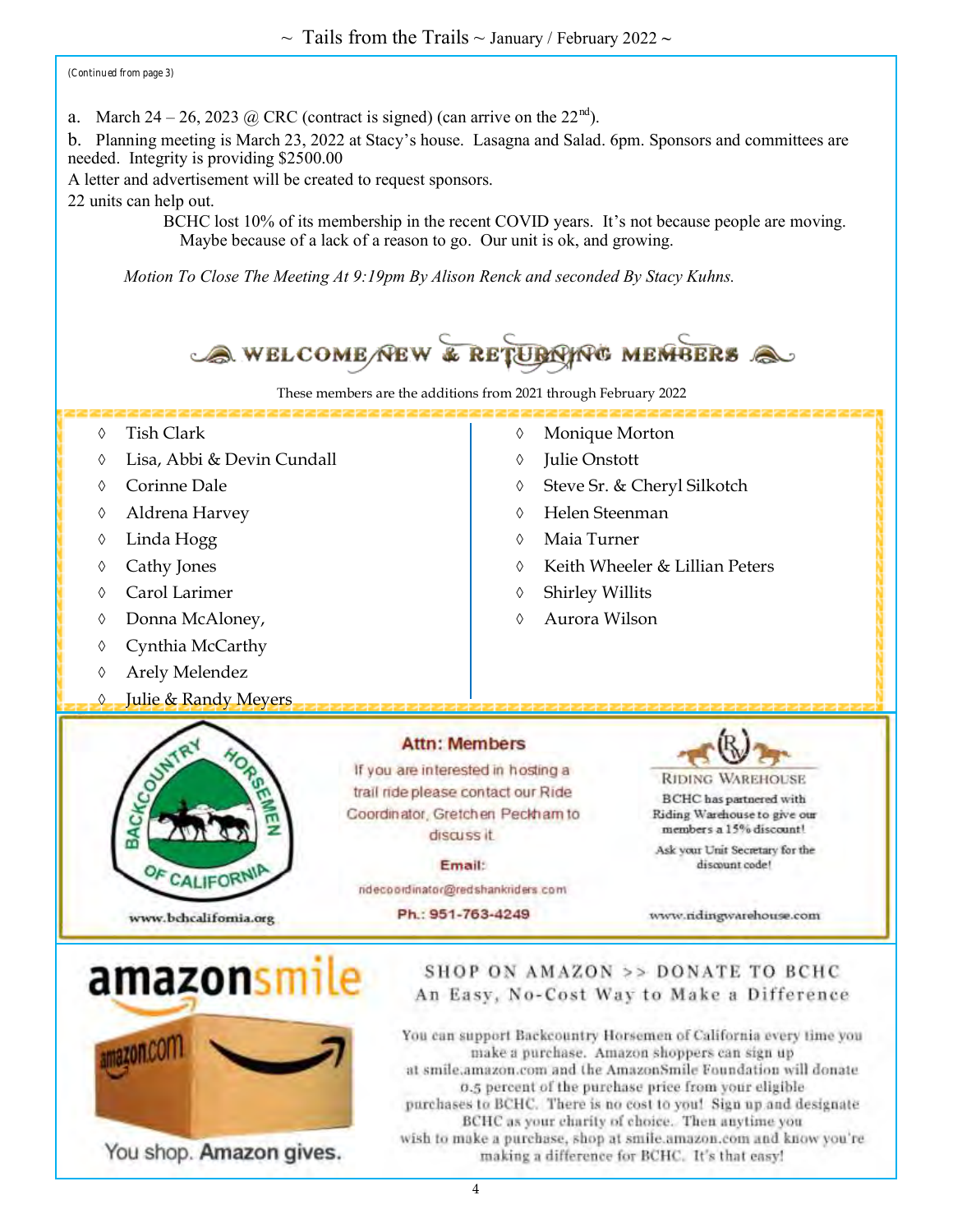(Tentative as of 3/16)

| January   | - Membership meeting (Mike & Pebbles)<br>01/13                                                |
|-----------|-----------------------------------------------------------------------------------------------|
|           | 01/15<br>- Officers training (Murrieta Tractor Supply)                                        |
| February  | 02/05<br>- State meeting - Visalia                                                            |
|           | 02/10<br>- Membership meeting (Stacy Kuhns residence)                                         |
|           | 02/25<br>- !POSTPONED BECAUSE OF WEATHER! Potrero canyon/ Agua                                |
|           | Bonita work party (Mike Lewis) Meet at 7:00 am at Santa Rosa pit stop                         |
| March     | 03/10<br>- Membership meeting (Hope Adams)                                                    |
|           | - Cahuilla Trail work party ride (Jack & Gretchen Peckham)<br>TBD                             |
| April     | 04/14<br>- General meeting at Mike & Pebbles Home, potluck                                    |
|           | - Beauty Mountain Wilderness ride (Mike Lewis, Greg Bruce)<br><b>TBD</b>                      |
|           | - Celebrate Anza 11:00 to 2:00 approx. (Mary Litch) For more info<br>04/30                    |
|           | contact Mary at pct145trailangelmary@gmail.com.                                               |
| May       | 05/12<br>- Membership meeting (Jack & Gretchen Peckham Residence)                             |
|           | - Gamblers Choice trail challenge, open (Jack & Gretchen Peckham)<br>05/14                    |
|           | Location - Anza Lions Field                                                                   |
|           | 05/22<br>- Packing fun day (Mike & Pebbles residence)                                         |
| June      | 06/11<br>- Membership meeting, Dutch oven, LNT presentation (Stacy Kuhns res)                 |
|           | 06/25, 26 - Sloan overnight (Greg Bruce)                                                      |
| July      | 07/14<br>- Membership meeting (Hope Adams residence)                                          |
|           | - Chihuahua Valley ride (Hope Adams)<br>TBD                                                   |
| August    | - Membership meeting (Marci Leifer residence)<br>08/11                                        |
| September | 09/08<br>- Membership meeting (Jack & Gretchen Peckham residence)                             |
|           | - Treasure Hunt, members only (Jack & Gretchen Peckham)<br>TBD                                |
| October   | - Membership meeting (Audrey Turpin residence)<br>10/13                                       |
|           | - Eagle Rock (Stacy Kuhns)<br>TBD                                                             |
|           | - State meeting<br><b>TBD</b>                                                                 |
| November  | 11/10<br>- Membership meeting (Mike & Pebbles Lewis residence)                                |
|           | - Lake Cahuilla overnight and ride (Mike & Pebbles Lewis)<br>TBD                              |
| December  | <b>TBD</b><br>- Membership meeting, elections, yearend party (Doug & Cindy Hay)<br>Hay Hanger |
| TBD       | Brown post campsite development                                                               |
|           | Saw certification class                                                                       |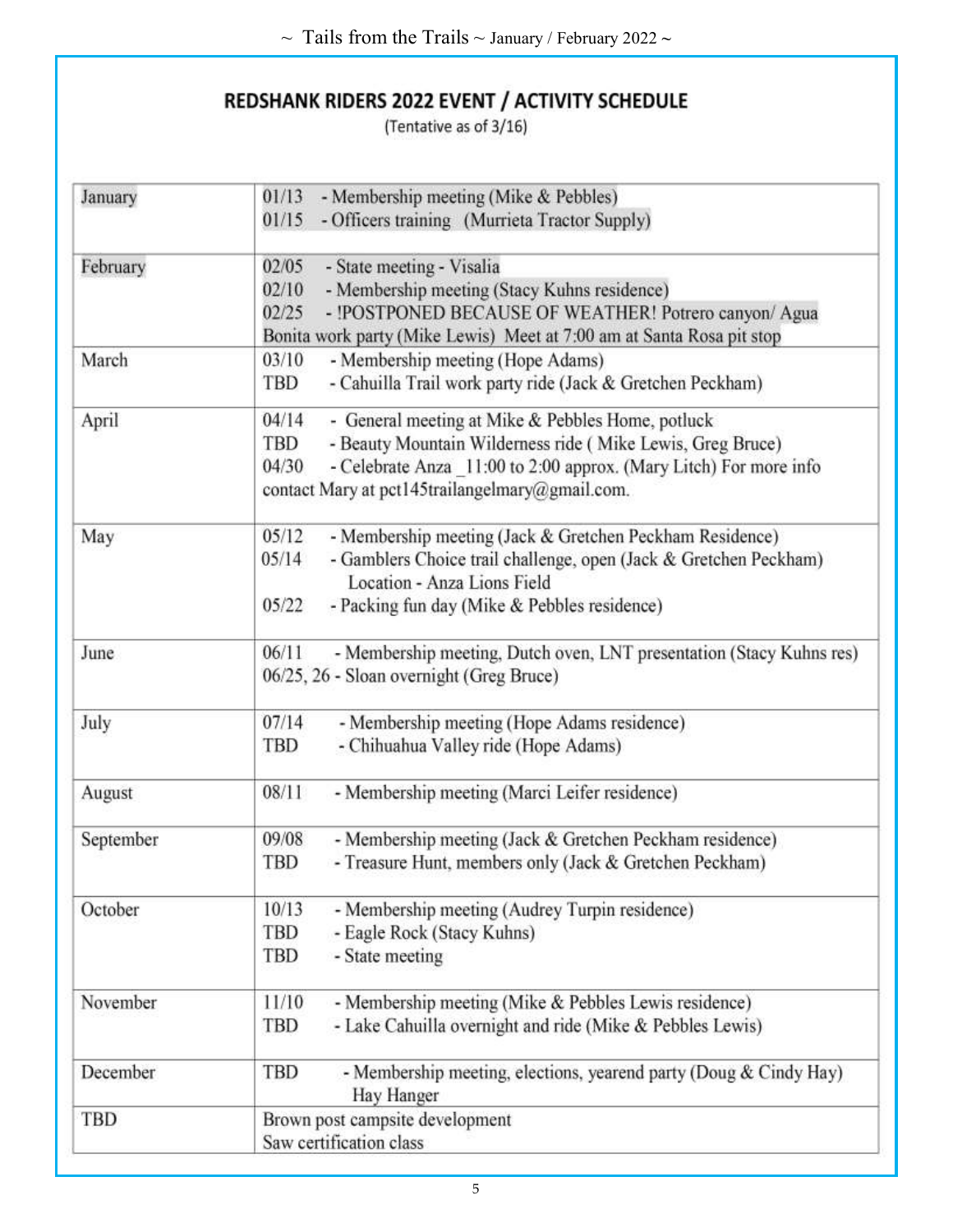## 2022 Packer Intern Scholarship

2022 Packer Intern Back Country Horsemen of Ca. Packer Intern Scholarship May - Sept 2022

### **ATTENTION: PERSONS 18 - 30 YEARS OLDI**

## **Back Country Horsemen of CA Packer Intern Scholarship May - Sept 2022**

Don't miss this amazing opportunity with Lee Roeser and Michael Morris of the Inyo NF Pack Stock Center of Excellence and Agnes Vianzon of the Eastern Sierra Conservation Corp.

Duties include assisting FS Packers to pack in trail crews and supplies throughout the Sierras.



#### **Applications accepted until March 15, 2022** Selection made by April 15, 2022

Questions? Contact Cindy McMurry mcmurrycindy@gmail.com 530-640-0429

Click here to fill-out the application: https://docs.google.com/forms/d/e/1FAlpQLSe9Tf7cA5HA5DtCkt-wmMzbTWgtSWmxkDlo1XVktKRnyO-kw/viewform

For more information or to apply online, visit our Internship page. http://bchcalifornia.org/intern.html

#### Attention: Persons  $18 - 30$ years old

Don't miss this amazing opportunity with Lee Roeser and Michael Morris of the Inyo NF Pack Stock Center of Excellence and Agnes Vianzon of the Eastern Sierra Conservation Corp. Duties include assisting FS Packers to pack in trail crews and supplies throughout the Sierras.

**Questions? Contact: Cindy** McMurry mcmurrycindy@gmail.com 530-640-0429 Applications accepted until: March 15, 2022. Selection made by: April 15, 2022

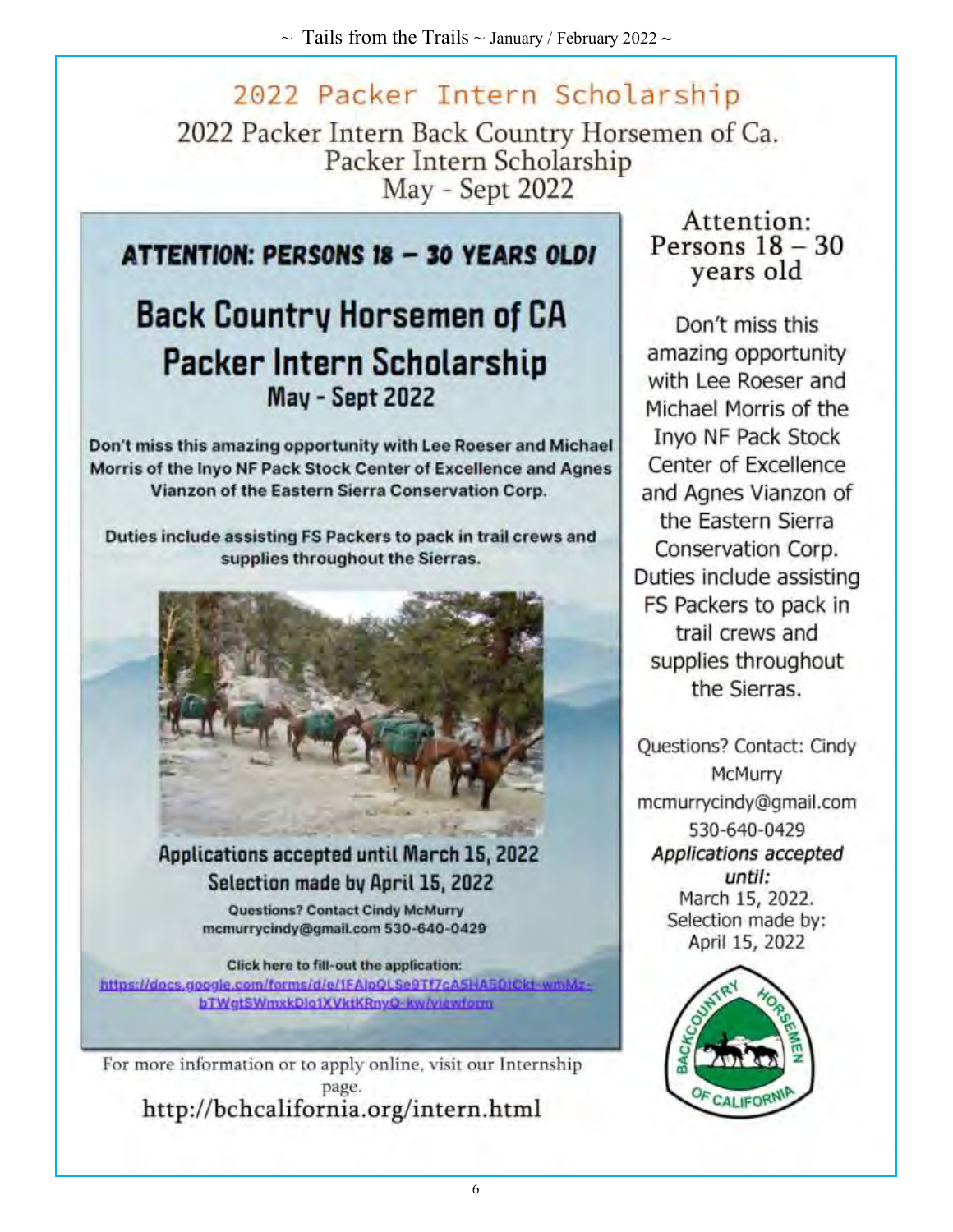# **What's So Great About Dead Wood?**





Some see a dead tree… we see endless potential! It might be easier to identify the benefits living trees bring to parks and protected areas, but did you know dead trees are just as vital to keep our natural areas healthy?

This snag serves a vital role for local wildlife!

Dead wood breaks down into nutrients such as carbon, nitrogen, p o t a s s i u m , a n d phosphorus. These nutrients enrich the soil near decaying wood helping new plants grow and keeping living ones

healthy as the nutrients are reabsorbed.

Dead wood comes in two varieties. Logs are dead wood that has fallen over while snags are dead wood that still stands. Both provide homes for wildlife. Salamanders and snakes utilize logs in different ways: salamanders make their homes under logs, while snakes sit on top of them to feel the warmth of the sun. Just like logs, snags serve a variety of purposes for wildlife. Raccoons and tree squirrels like to make their homes inside snags, while owls and eagles rest on the bare branches to spot prey. Starting to understand just how valuable this dead wood is?!

Last but not least, dead wood serves to provide food for wildlife. Dead wood provides food in two ways—plants and animals, such as mushrooms and insects, eat the dead wood directly. In turn, those mushrooms and insects are then eaten by other things, such as deer and woodpeckers. Since dead trees provide the space for so much life it's no wonder people are starting to use new terms such as wildlife trees instead of snags, because there's actually such an abundance of life around these 'dead' trees.

When visiting our outdoor spaces, it's important to remember everything has its place in nature and needs to be left where we find it. What might look dead to you looks like a mansion to a squirrel and the log rolled out of the way might have been a buffet for a deer!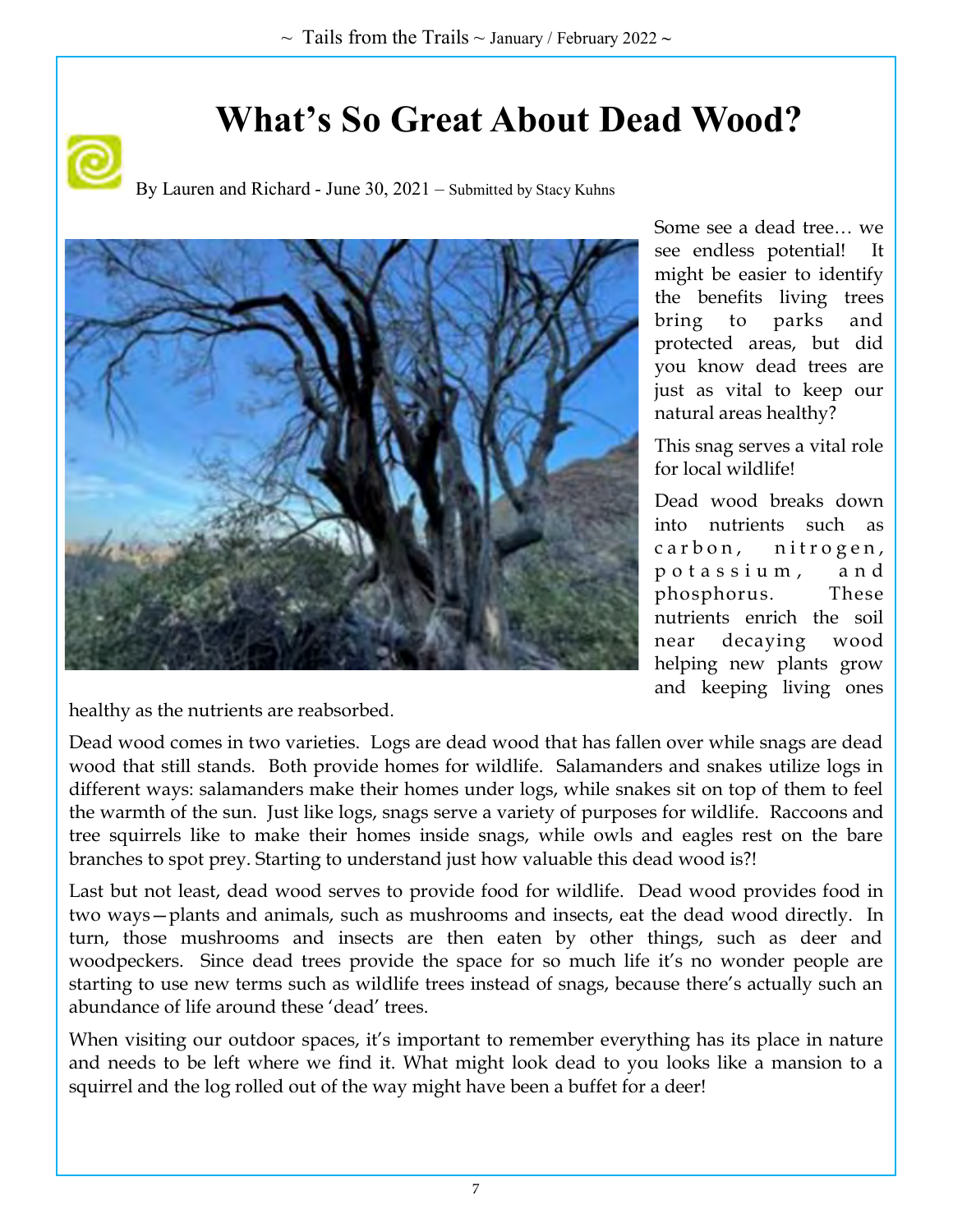

Submitted by Stacy Kuhns

#### **There's no substitute for nature.**

From neighborhood walks to backcountry treks, we're drawn to it. It sustains us. Connects us. Inspires us. There is a place for everyone in the outdoors.

#### **But it all has an impact.**

More use, over use, trash, endangered wildlife. And around it all: climate change. The nature we love is at risk.

#### **It's time to reimagine how we #outdoors.**

Where getting out is about more than views. And taking actions that protect the nature we can't live without happens everywhere, every time.

#### **We're Leave No Trace. We empower people to be the solution to conservation.**

We pioneer science and insights, build sustaining partnerships and activate our proven learning system. Because it takes more than checklists to protect our lands. It takes all of us.

#### **When you Leave No Trace, you show you care.**

And that makes the difference. Because when we all do our part, we keep forests healthy, protect our parks, keep wildlife strong and ensure everyone is welcomed to enjoy these remarkable places together.

No matter where or why you get outside, it's yours to protect.

### **It's Your Nature.**

**www.lnt.org/**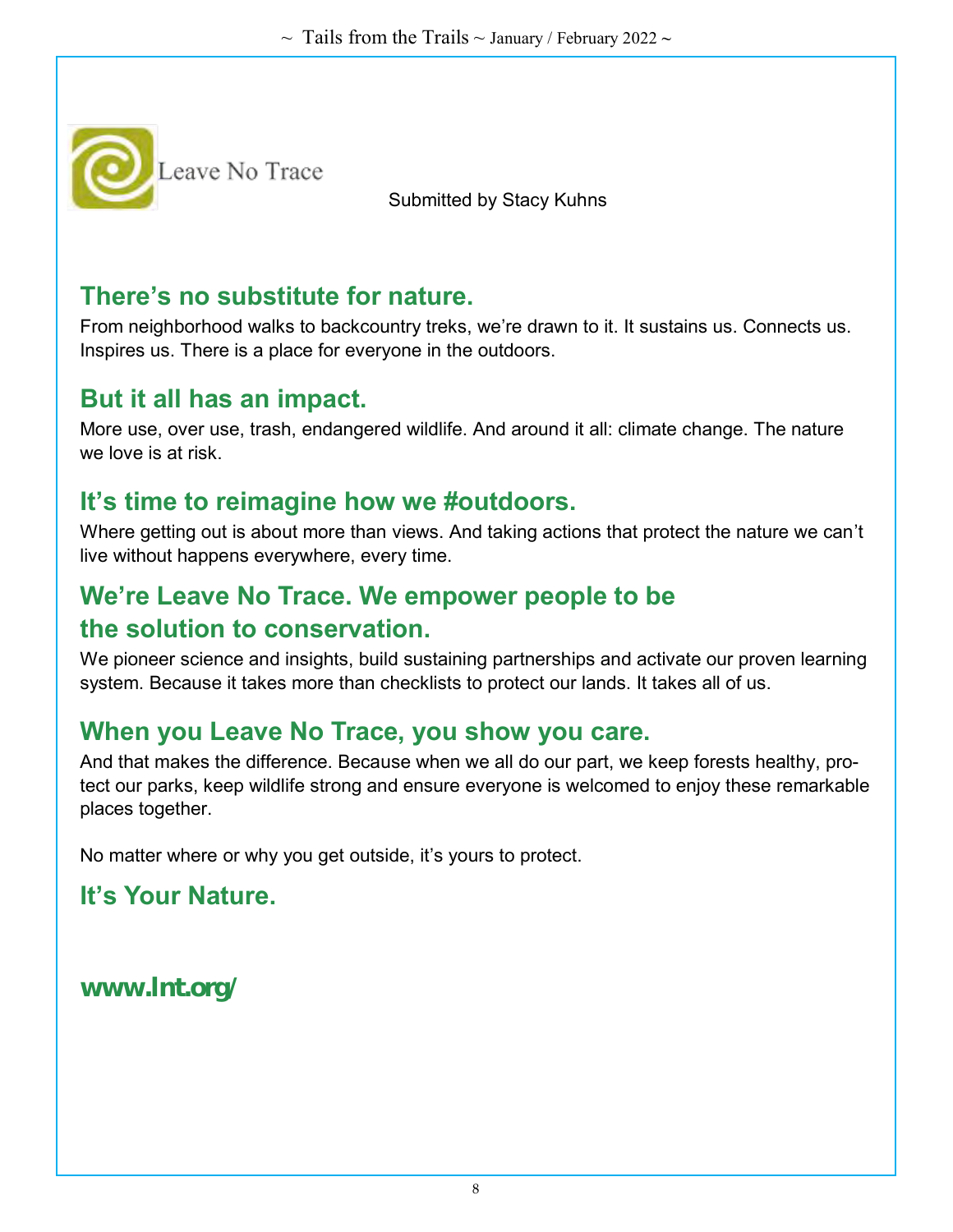

# **SAVE THE DATE -<br>SATURDAY MAY 14TH 2022**

# GAMBLER'S CHOICE TRAIL CHALLENGE & FUNDAY

Redshank Riders with the Anza Valley Lion's Club are putting on a Gambler's Choice Trail Challenge & Fun Day At Lion's Club Arena 39551 S. Rirby Rd. Anza, CA 92539

> For more info. contact: Jack & Gretchen Peckham vicepresident@redshankriders.com

> > 9

) <del>o iSIS| SCIOIC</del>